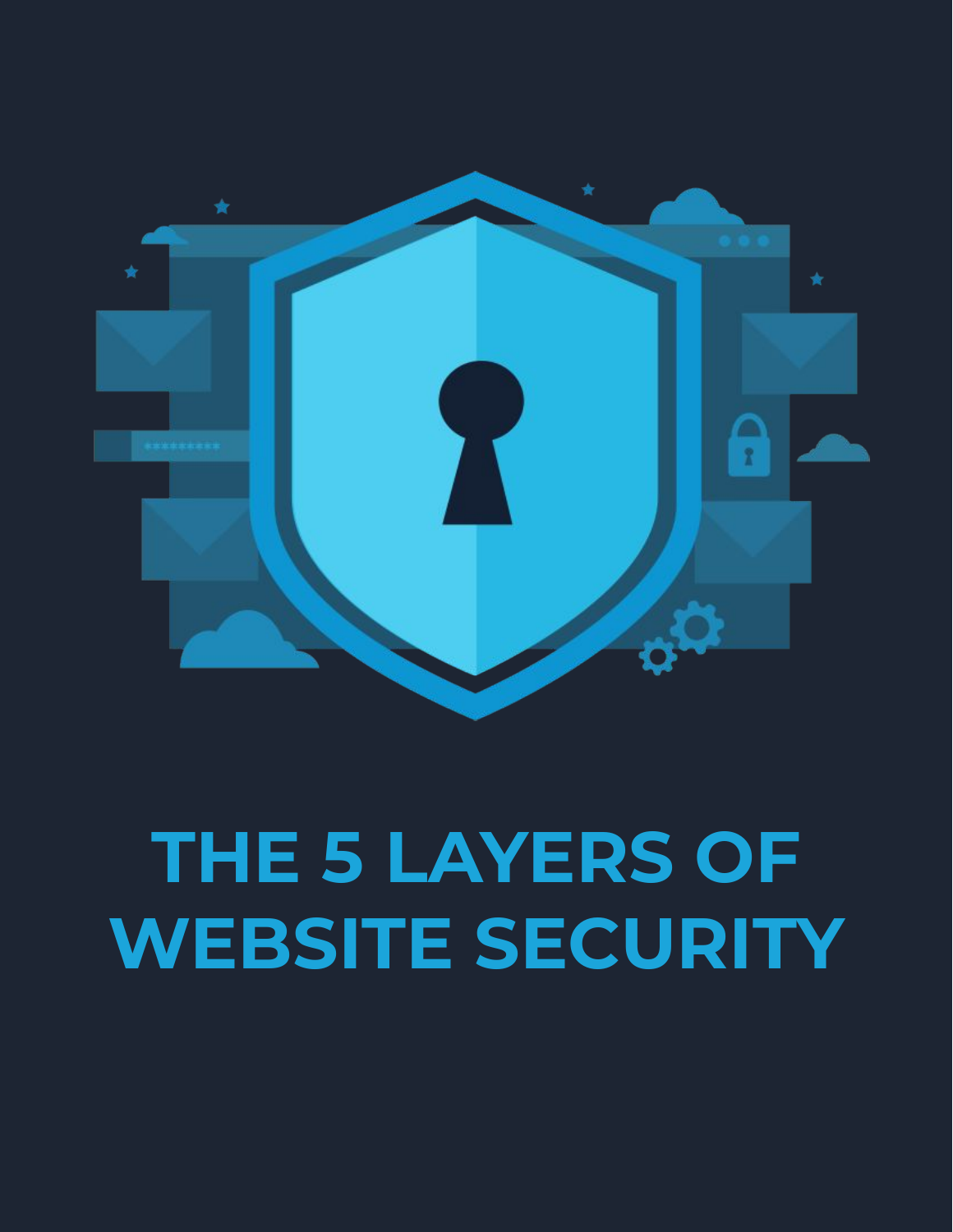### **It's Not Just In The Media**

As a business owner, you'll hear stories about website security breaches in the news on a more and more frequent basis. The last few years have brought significant breaches to a number of multinational companies.

Those breaches aren't resigned to just large companies. Businesses of all sizes face website security problems on a daily basis. There's no discrimination based on profits or number of employees.

There's one single thing that leads to more website security issues than anything else. It's the humble human being.

Seems hard to believe, doesn't it? In the media or movies, you'll see it portrayed as a "hacker" or an "evil intruder" who is breaking into a website. In reality, it's usually someone taking advantage of a security lapse, which was the result of human error.

So how do these security lapses take place?

The first and frankly most common cause is through an insecure website. Many websites run on what are known as CMS (Content Management System) platforms. These are self-hosted and need to be kept up to date through regular maintenance. Outdated code can be vulnerable to security threats.

Password security is crucial in your business. Whether that's internally within your team or if you have hired a contractor or team external to your business. You must use secure passwords that are unique. Re-using passwords or not running password audits regularly leaves an attack opportunity to malicious actors.

Every website should be using an SSL certificate right now. That's when your web address starts with HTTPS and there's a padlock visible in the browser. Using HTTPS encrypts website traffic and provides security to your visitors.

You may have heard of Firewalls previously, through your Internet provider or your home / business computer security. For a website, you'll use a Web Application Firewall (WAF). These help to limit access to your website from malicious or automated (bot) traffic.

The final issue comes through social engineering. Phishing attempts where attackers pretend to be a trusted employee or company are common. It's extremely important to be vigilant at all times.

It's important to note that you can never be 100% safe from security breaches in business. What you can do is take action to make your website and business as safe as possible. In this guide, we're going to walk you through common issues and how you can prevent these in your business.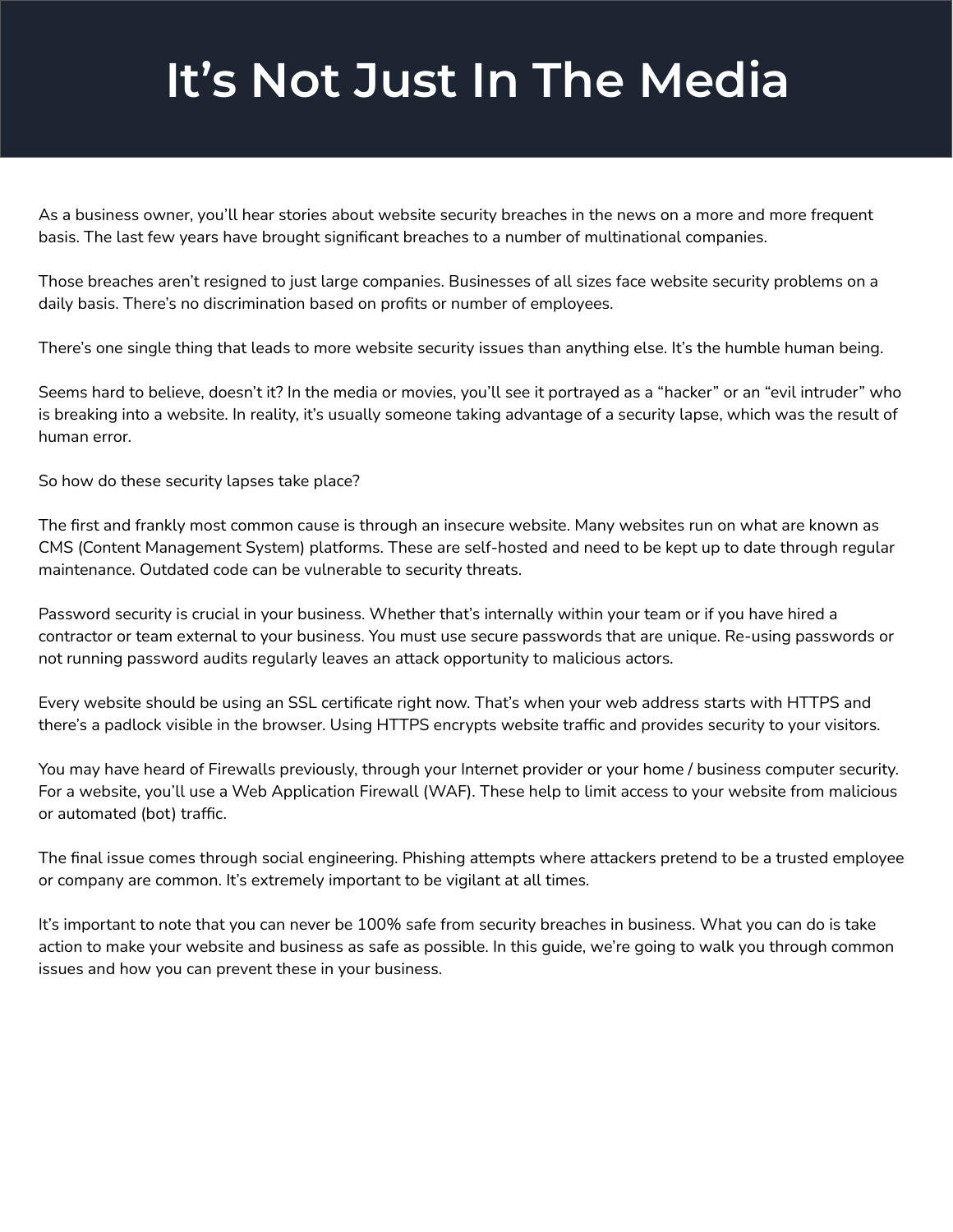### **1 Website Maintenance**

For most businesses, your website is one of the most important parts of your business. Without it, you may not be able to sell or advertise your products or services.

Many websites run using a self-hosted Content Management System (CMS), as we mentioned on the previous page. Examples of these include WordPress, Joomla, Drupal, Magento and Prestashop.

Platforms such as Squarespace, Wix and Shopify also offer CMS functionality but as they are hosted platforms, the maintenance and software updates will be taken care of by the platforms themselves.

When you have a self-hosted website, this means that the website is hosted with a hosting provider that either you or your web agency are paying for. It's these websites that need to be maintained and updated on a regular basis.

In our example here, we'll focus on WordPress as it's a very popular platform that powers over 35% of the websites in the world today.

With WordPress, there are three main areas that need to be updated:

- **Core WordPress Files** These are the files that control the WordPress software. Core updates happen on a regular basis to add in new features, provide bug fixes and for security updates.
- **Plugins -** Plugins add functionality to your website. An example of this could be a contact form plugin, used for adding a form on your 'Contact Us' page for your visitors to send you a message. Plugins are regularly updated to add new features, resolve any bugs and most importantly, to fix known security issues.
- **Themes** A WordPress website uses a theme to display the content on your website in a pleasing way. Your website will either use a theme that is commercially available or your web agency will have designed a bespoke solution for you. Themes will also be updated to add features and fix bugs or security issues.

Just like any other self-hosted CMS platform, WordPress should be updated regularly. We would recommend weekly updates as a good rule of thumb. To carry out updates, you would first ensure that a backup of your website has been taken and then proceed through the WordPress admin dashboard to carry out any updates.

Failing to keep your website maintained and updated will leave it vulnerable to attacks. These attacks can include data theft, installation of malicious software or defacement of your content, to name just a few.

**TIP:** Assign at least one member of your team to be responsible for maintaining your website on a regular basis. If your web agency offers a "Care Plan" or "Maintenance Plan", it's strongly recommended that you consider this, as it will bring you peace of mind. For a low monthly fee, the web agency will keep your website backed up and updated.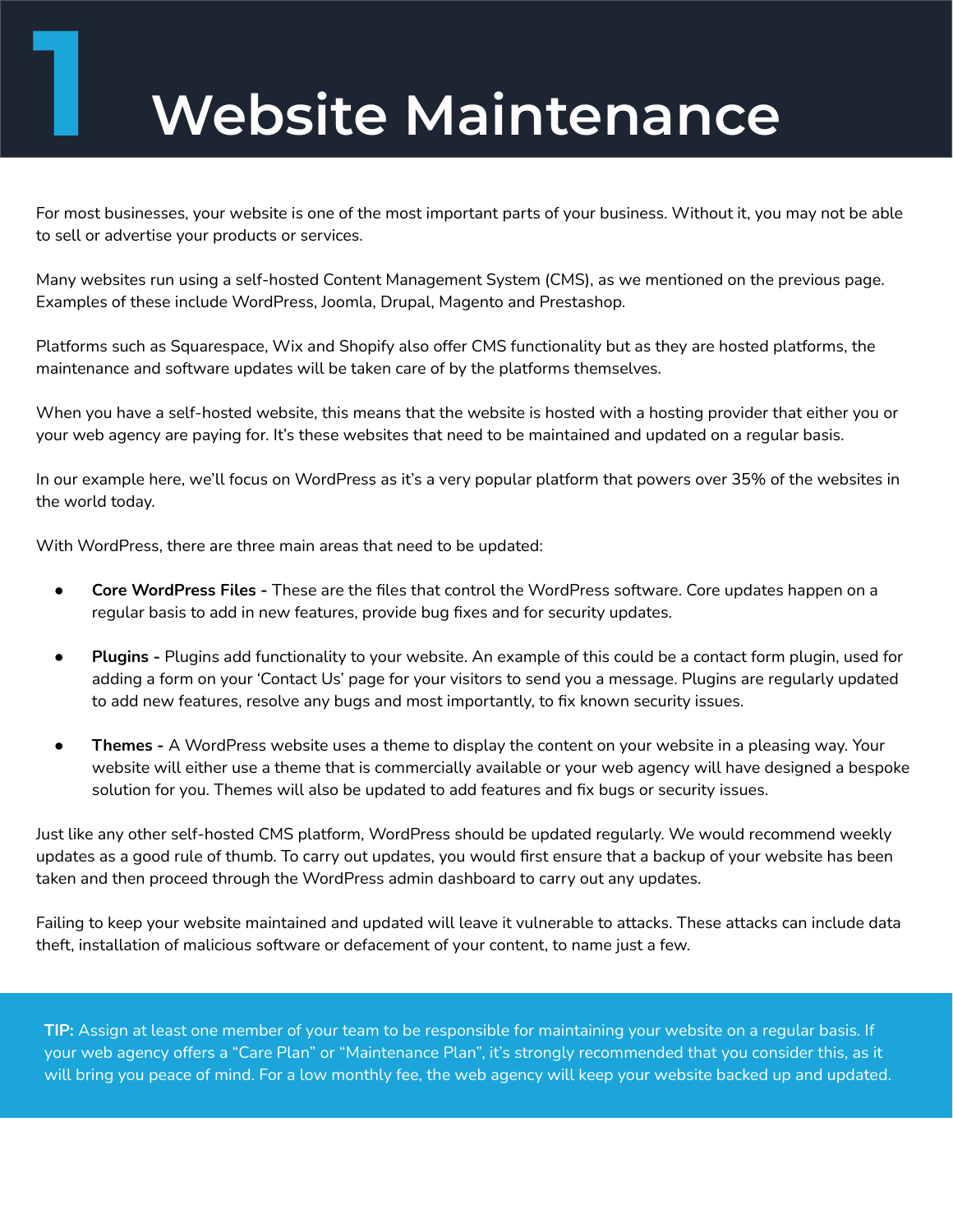# **2 Password Security**

Passwords are very much like your keys. Without them you're going to struggle to access information that you want. Thankfully, it's a little easier to reset a password than it is to visit a store and get a replacement key.

In today's modern world, every password that you create and use should be secure. More importantly, it should be unique and not one that you've used anywhere else online.

Reusing a password is a mistake that a lot of people make when they're setting up a new account. Every time you use the same password again, you're adding a potential point of failure.

Malicious attacks that lead to data theft on a large scale, have happened a number of times over the last few years. When these attacks include password data, attackers who utilize the data will attempt to break-in to popular services such as PayPal. If you are someone that reuses passwords and someone is able to successfully log-in to your PayPal account, you can imagine the type of chaos that could happen next.

Of course, you may find it hard to remember all of the unique passwords that you'll be creating. That's understandable. It's not easy to remember a single series of letters, numbers and special characters for one password.

Thankfully there are password manager tools that will help you to securely save your passwords. Each of these tools is accessed via a master password - which is the only one that you'll ever need to remember. In addition, they also integrate with your web browser. This helps you to easily log-in to websites and online services.

Here are three password management tools that we recommend:

- **1Password -** <https://1password.com>
- **LastPass -** <https://www.lastpass.com>
- **Dashlane -** <https://www.dashlane.com>

If you have a team that needs shared access to passwords, each of the three recommended tools offer a plan for teams, which are charged per user.

When it comes to working in teams, it's a smart idea to give each user on your team their own access and password. You should also utilize any functionality that allows for different access levels - whether this is on your own website or a third party service. If you have any employees leave, it's much easier to disable one account than reset a password for every user.

Finally, make a plan to review your passwords on a regular basis. A good rule of thumb would be to review passwords every 3-6 months. At these points, update your most important passwords and help to keep your business secure.

**TIP:** Review your existing passwords. Ensure that you're using strong, unique passwords for every account. Update any passwords that are reused. Set you and your team (if applicable) up with a password manager, for easy storage and retrieval of passwords.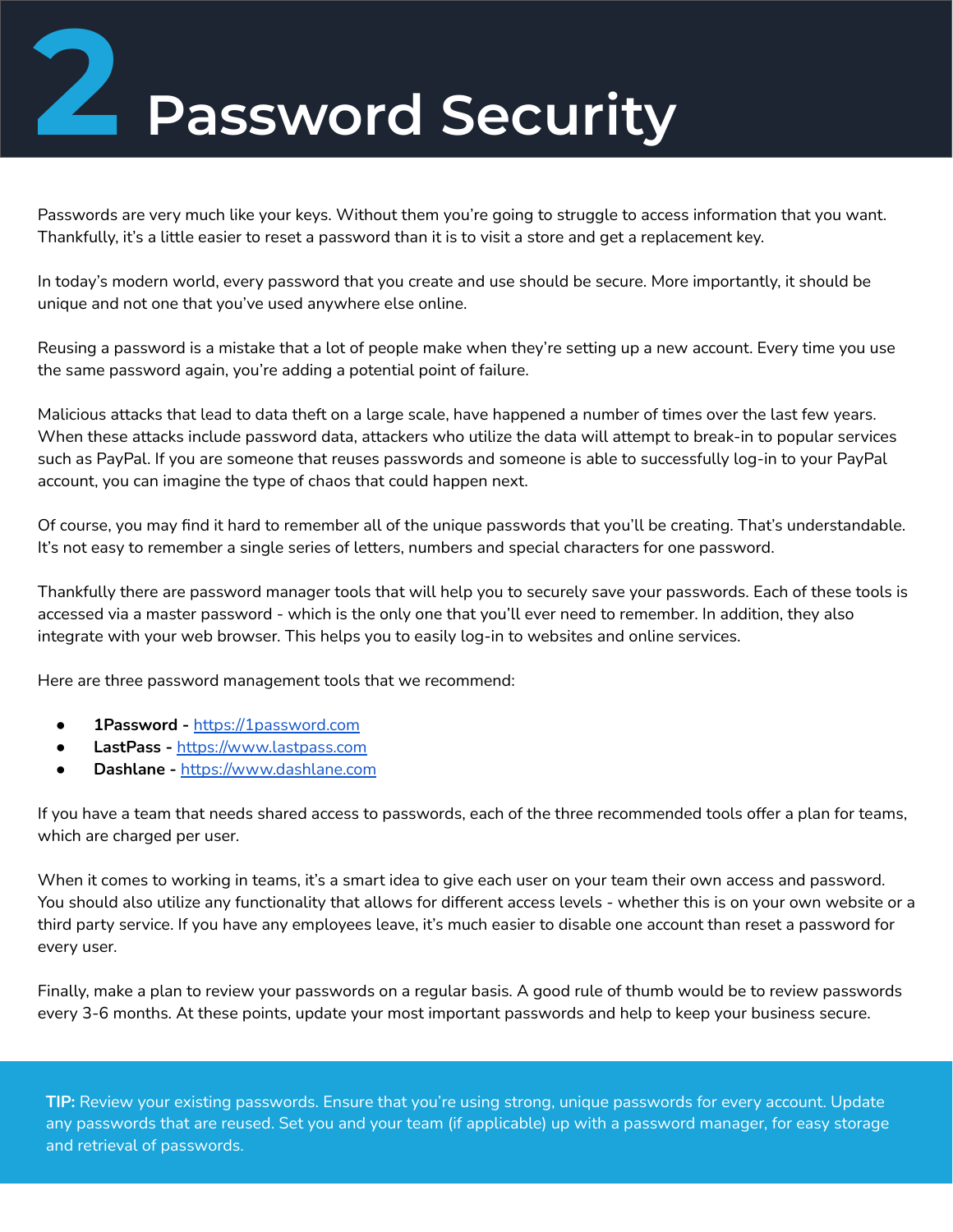## **3 Website Hosting**

Website hosting is one of the most common digital services that a business will purchase. In fact, it's a necessity if you want to have people visit your site and learn about your company.

There are thousands of hosting providers around the world, and one thing that we can tell you for certain is that not all web hosting companies are equal. The quality and speed of the hosting, as well as the service that you'll receive, can vary wildly.

The cheapest hosting accounts are likely on what is called a "shared environment". This is when hundreds or thousands of websites are all on the same hosting server. It provides a benefit to the hosting company as they can make more money through selling at scale, but there are downsides for your business.

When you use shared hosting, you're sharing the same resources as thousands of other websites. If those resources are stretched too thin, this can lead to your website being offline for short periods of time.

There are security implications to consider when you're using shared hosting. When a website is hacked on a shared hosting server, there's an increased risk of this also affecting your website. If your website is hacked, it can go offline, data could be stolen or it could directly impact your customers through hidden malware.

Finally, shared hosting servers mean that thousands of websites are assigned to the same IP address. If one of those websites is hacked or carries out activities such as sending spam emails, this can cause problems for your website and emails too. Your website can be blacklisted and it can even affect your rankings in the search engines.

The bottom line here is simple. Shared hosting is not the safest or most secure option for your business. We highly recommend ensuring that you use a high quality web hosting provider - buy the best you can afford. This will help to keep your website and customers safe.

Is your website currently using a security certificate? The easy way to tell is if your web address starts with "HTTPS", or if you can see a padlock in your browser when you visit. HTTPS is crucial as it provides a secure connection to your website for your customers. Not only this, but it also provides benefits to your Google search engine rankings.

SSL certificates should be provided by your hosting provider. They are usually free. If they're not, ask why. Cheap hosting companies are liable to need to recoup costs elsewhere, forcing customers to pay for SSL certificates.

Finally, we need to talk about firewalls. A firewall sits between the Internet and your website, protecting you from security threats. You likely won't need to worry about a firewall as these will usually be part of the security defenses that your hosting company provides. If your hosting provider doesn't have a firewall in place, there are third party options available such as Sucuri or Cloudflare.

**TIP:** Ensure you're using the best hosting provider that you can afford. Try to avoid shared hosting. Make sure that you are using an SSL certificate and that your website address starts with HTTPS. Ask your hosting company about what sort of firewalls and security they have in place to protect your website.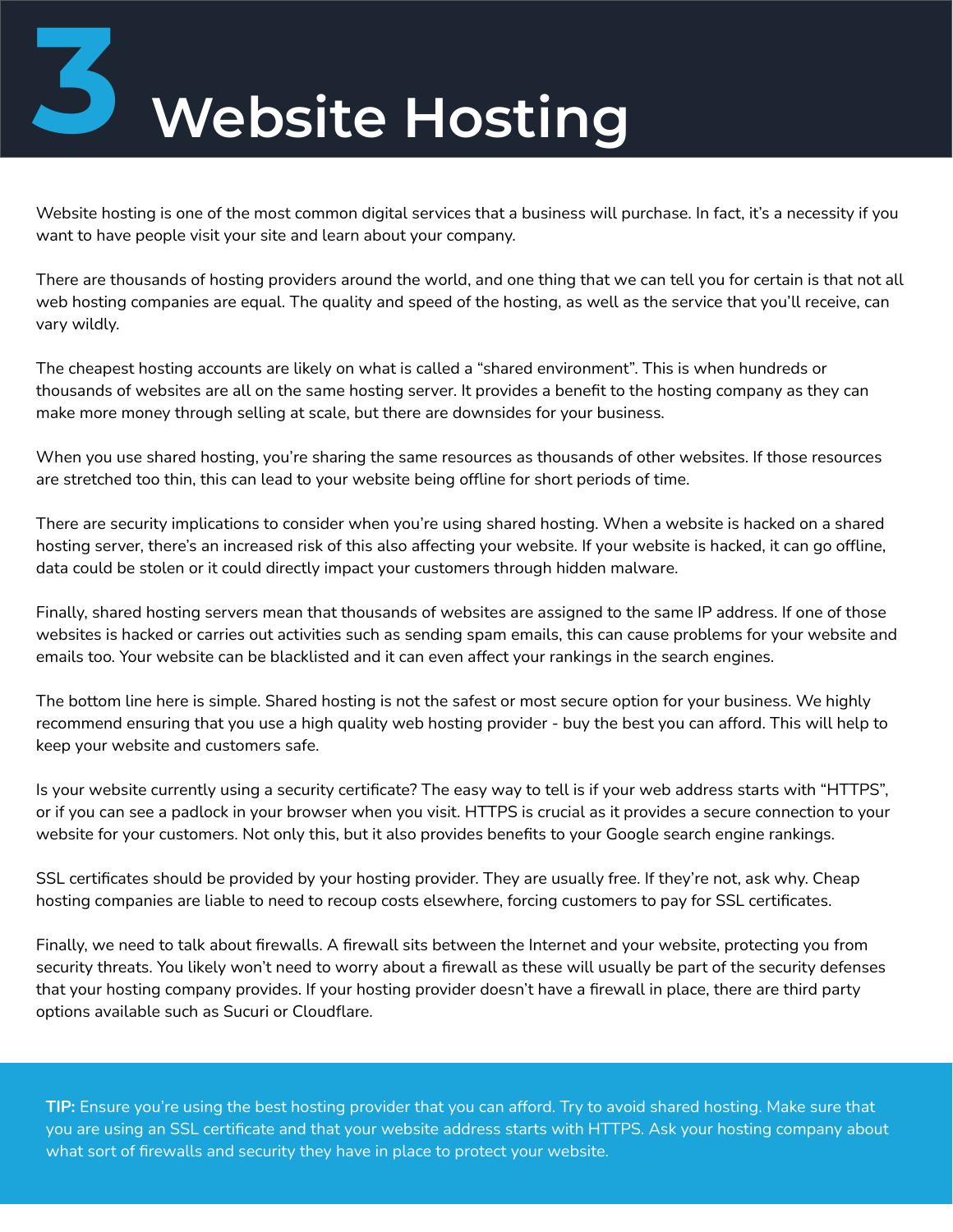# **4 Website Backups**

Website backups are absolutely essential for your business. A backup is a snapshot of your website taken at a point in time.

The reason these are so important are that if your website develops a problem or has a security issue, you can easily restore a backup and avoid any lengthy periods of downtime.

Backup frequency will depend on how often you update your website. If you make content changes infrequently, you would likely be okay with daily or weekly backups. If you're making regular changes to your website, then you must set up daily backups as a minimum.

Your hosting company will probably take backups of your website, but you should never rely on them for these. Hosting companies are not perfect and there have been many occasions where they either couldn't provide a backup, leaving a business owner with no website.

In addition, if your hosting company ever has a problem and your account isn't accessible - your website will be in limbo until the hosting company fixes the problem.

You should be in control of your own website backups. If you have a company managing your website through a Care Plan, that works fine too, but ask them questions and understand just how their backup processes work.

For a WordPress website, you can use a plugin such as UpdraftPlus or WPTimeCapsule. There are also third party services from companies like Blog Vault.

Your website backups should be stored externally. You can use a Dropbox or Google Drive account. These are likely tools that you may already be knowledgeable about and understand. The principle here is that you're storing the data externally, which helps you to get back up and running quickly when you need to restore the website.

If you can, try to store your backups in at least two external locations. This helps to add in some redundancy and provides more security for your website.

Once you have backups setup for your website, you need to test that they are working effectively, by restoring your most recent backup. This is imperative. You must make sure that your backups are working before you ever need to use them.

If you don't test your backup process, you could be left with a very nasty surprise when it comes to a time when you need to restore your website.

**TIP:** Review your current website backup process. Who is in charge of your website backups right now and what is the process in place? Are you storing backups externally? Have you tested your backups recently to ensure they're in good order?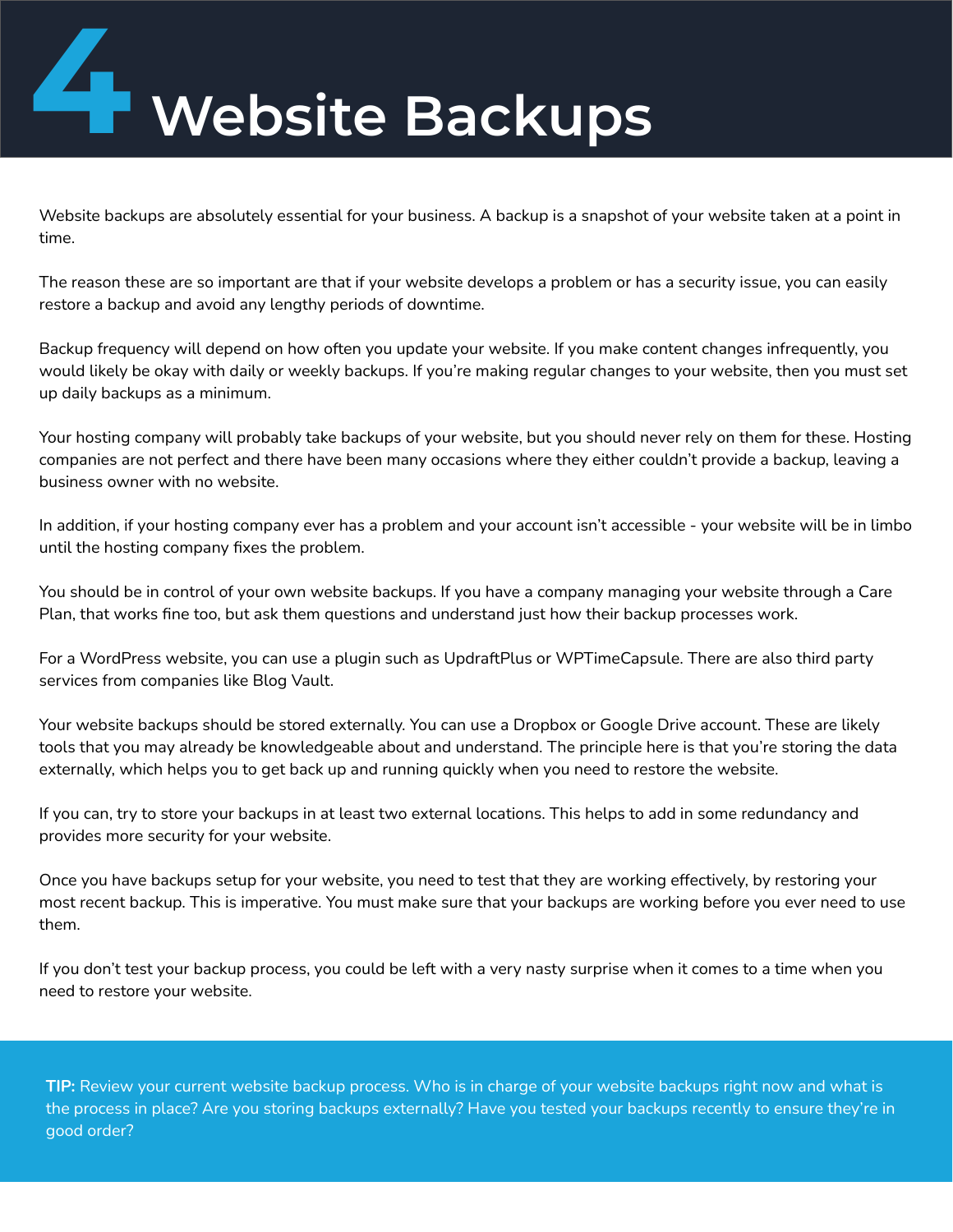## **5 Computer Security**

The humble computer you're using every day either in your office or when you work from home, can leave your website vulnerable if you're not careful. Whether using a PC, Mac or a laptop, it's very important for you or your team members to ensure that your computer is updated regularly and has antivirus software installed.

Antivirus software is usually paid for, although there are some free versions available as well. Here's a short list of some recommended options:

- Kaspersky Total Security (Paid)
- Bitdefender Antivirus Plus (Paid)
- Windows Defender Antivirus (Free)
- Avast Antivirus (Free and Paid)
- AVG Antivirus (Free and Paid)

If your computer is not secure, you run the risk of an attack, such as through malware or a keylogger. These could easily siphon login details to your website, as well as any other sensitive data such as bank account or payment processor logins. You've also likely heard numerous stories online about computers being hacked or data being held to ransom.

If you or your team are using a computer on the move, you should be wary of public Wi-Fi connections. For example, at a hotel, airport or coffee shop. Never login to your website, online banking, or any sensitive website when you're using a public Wi-Fi connection. You can leave your data exposed and at risk.

If you must use a public Wi-Fi connection to do work, use it alongside a VPN connection. Using a VPN gives you a secure connection that encrypts your Internet use and stops bad actors from being able to see what you're doing. It will help you to work on the move and give you peace of mind.

The final thing that you and your team should be aware of are phishing emails, in particular something called CEO Fraud. The basic principle of these attacks is that they are a social engineering attack, designed to trick the recipient into taking the desired action. Attacks will usually be targeted towards CEOs, accounting staff and HR staff, but they could reach anyone in your company.

One of the most common attack angles will involve invoices or payment details. As an example, the emailed request might look like it's being sent from your suppliers, with a simple request to use their new bank details when you submit your next invoice payment. Another attack angle could be for an email to look like it's from the CEO / business owner of your company, i.e. you.

Be vigilant with any financial requests received via email, either from an external company or an internal employee. If you're in any doubt, call the person who sent the request and confirm that it's genuine.

**TIP:** Take some time to review your company's computer security. Are all of your machines running antivirus software? Ensure that everyone in your team is aware of the risks of public Wi-Fi. Finally, sit down with your team and make sure they know how to avoid phishing email attacks.